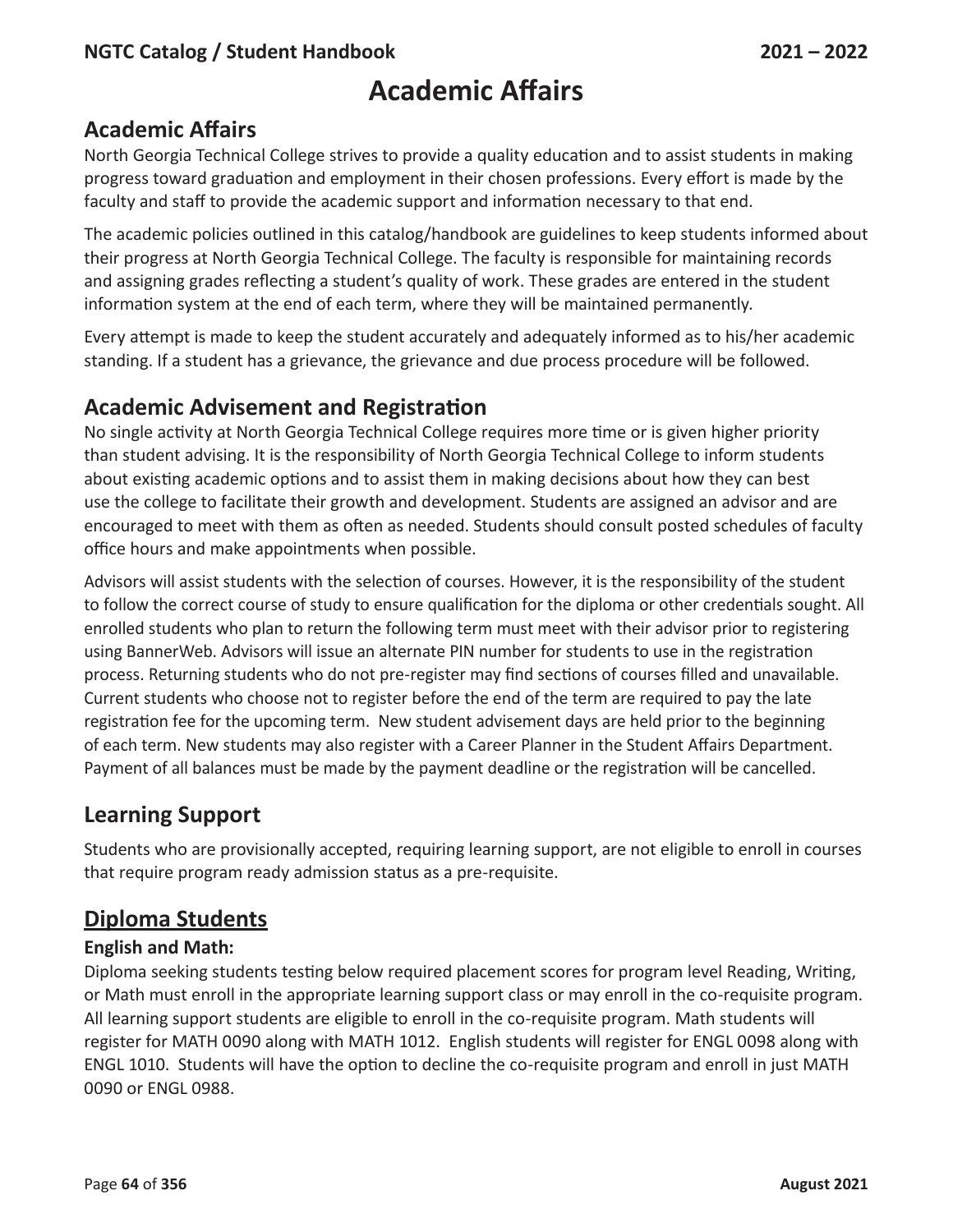#### **Academic Affairs**

Students must maintain attendance in both courses. If students stop attending either class, they will be dropped from both classes. However, students may drop the program level Math or English course and remain in the learning support course.

#### **Degree Students**

#### **English:**

Degree seeking students testing below the required placement scores for entry into program level English will be required to register for and attend an English 0988 course in addition to the program required English course.

Students must maintain attendance in both courses. If students stop attending English 0988, they will be dropped from the program level English. Likewise, students who fail to attend the program level English will be dropped from English 0988.

In the event a co-requisite student does not complete the program level English course, the student will have to repeat English 0988 and the program English courses regardless of grade. English degree students do not have the option of declining the co-requisite program.

#### **Math:**

Degree seeking students testing below the required placement scores for entry into program level Math must enroll in the appropriate learning support class or may enroll in the co-requisite program. Math students have the option to decline the co-requisite program and enroll in just MATH 0090. If the student chooses to enroll in the co-requisite program, the student will be required to register for and attend a Math 0090 course in addition to the program required Math course.

Students must maintain attendance in both courses. If students stop attending Math 0090, they will be dropped from both Math 0090 and the program level math course. However, students may drop the program level Math course and remain in the Math 0090 course if there is sufficient time left in the semester to finish the stand-alone MATH 0090 course.

In the event a co-requisite student does not successfully complete the program level math course, the student will have to repeat Math 0090 and the program level Math course regardless of grade.

Students required to take learning support Math or English may not take program level Math or English online.

#### **Attendance Procedure**

The academic programs at North Georgia Technical College prepare students for successful employment upon graduation. Business and industry expect employees to be present and on time for work each day. NGTC supports this expectation by encouraging students to attend class regularly to prepare for the workforce and achieve academic success. Students should register for classes that they can realistically expect to attend on a regular basis.

North Georgia Technical College is a non-attendance taking institution. However, some instructors may develop reasonable attendance requirements appropriate to the type of course, delivery method, frequency of class meetings and in accordance with the rules of respective licensure boards and/or accrediting agencies. Instructors will communicate the requirements to students within the course syllabi; and will apply the requirements fairly and consistently to all enrolled students. Students absent from class for any reason are still responsible for all work missed. Refer to course syllabus for detailed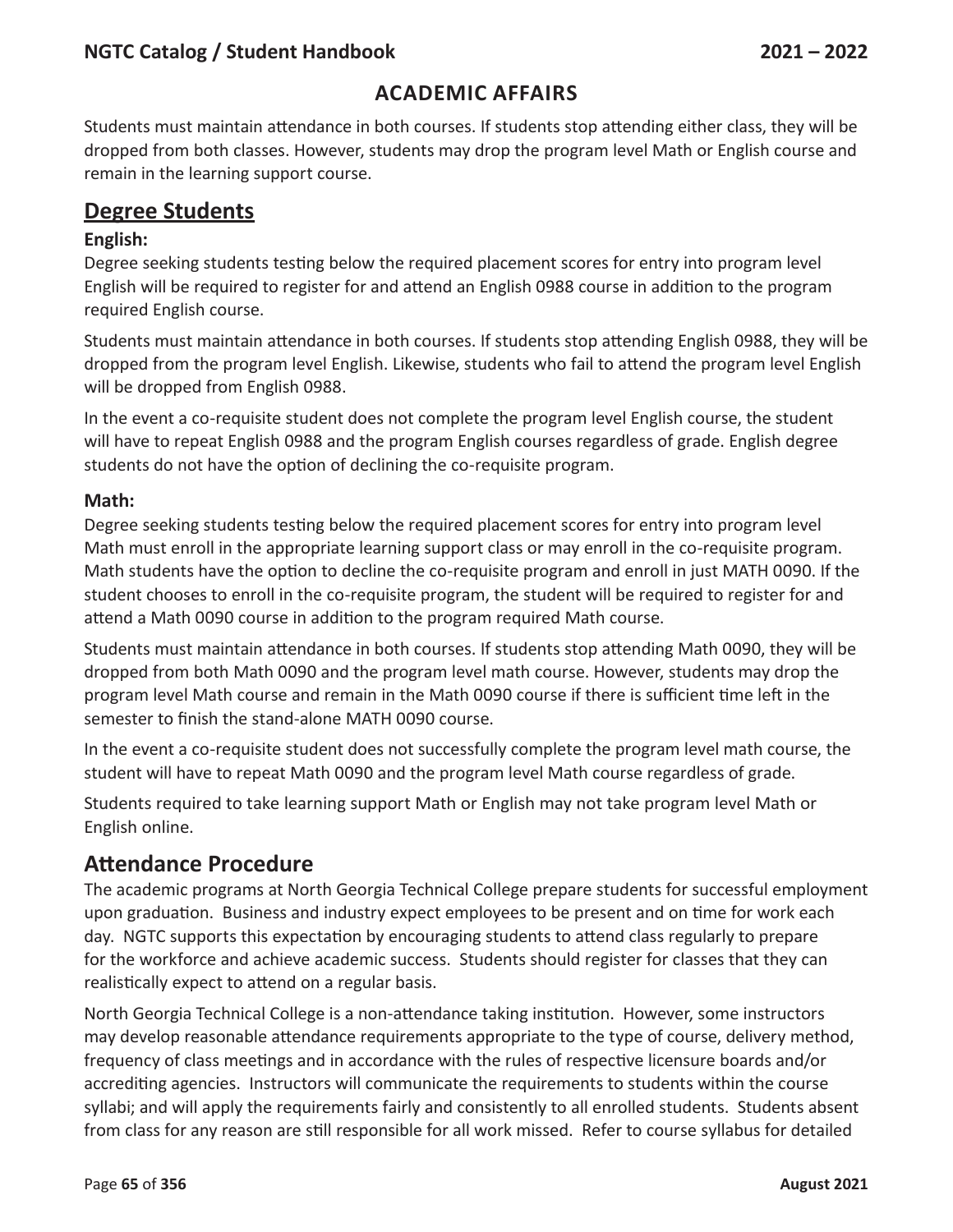#### **Academic Affairs**

course expectations regarding make-up work.

A student who plans to miss a class, attend an approved field trip or any other authorized absence from class is responsible for advance notification of all instructors to whom he/she would normally have reported.

Students are not permitted to have friends, children, or relatives as their guest in a classroom, lab, or practicum/internship site.

#### **No Shows**

Students must attend a class session for each class they have active registration for during Drop/Add (the first four days of each semester). Online students must log in and meet participation requirements for each class they have active registration for during Drop/Add. Each day of Drop/Add, instructors will submit all "No Shows" to the Registrar's office. The Registrar will remove class registration for each submission. If dropped from class, students will be allowed to re-register in BannerWeb during Drop/ Add only if space is still available. No-shows can affect financial aid amounts and eligibility for the term.

### **Drop/Add Period**

Through the end of the fourth instructional day of the semester, a student may add courses to their schedule based on availability or drop courses from an existing schedule. Students may change their schedules without academic penalty during the drop/add period each term by utilizing their secure BannerWeb account. Dropping or adding a class during this period may affect financial aid awards and student account balances. Every student is encouraged to check with their Financial Aid advisor before completing the drop/add process. A 100 percent refund is issued for classes dropped during the drop/ add period of the term.

### **Withdrawal Procedure**

#### **Official Withdrawal from a Course**

A student may withdraw from classes until the last day of class as published on the academic calendar as the Last Day to Withdraw. Students who want or need to withdraw from classes for any reason must do so through the form found on the NGTC website. The date of submission of the electronic withdrawal form will be considered the student's official last date of attendance. It is the student's responsibility to officially withdraw from classes; instructors and college administrators will not initiate the withdrawal process. Withdrawal from a class, or classes, may have a negative effect on academic standing, satisfactory academic progress (SAP), financial aid, program progression, and the student's account balance. Students are advised to speak with academic and financial aid advisors prior to making a withdrawal decision and form submission.

#### **Unofficial Withdrawal from a Course**

A student who earns all Fs in a given term or a combination of Fs, Ws, and WFs may be considered an "unofficial withdrawal." Unofficial withdrawals are those who cease attending class (es). Faculty must enter a last date of attendance for students who earn a grade of F for the class. Unofficial withdrawals may be required to return funds to North Georgia Technical College and/or the U.S. Department of Education. If a student is totally withdrawn from the college through unofficial withdrawal, the midpoint of the semester may be used as the effective withdrawal date. Students who earned Fs that were not due to ceasing attendance are not considered to have withdrawn and aid will not be recalculated.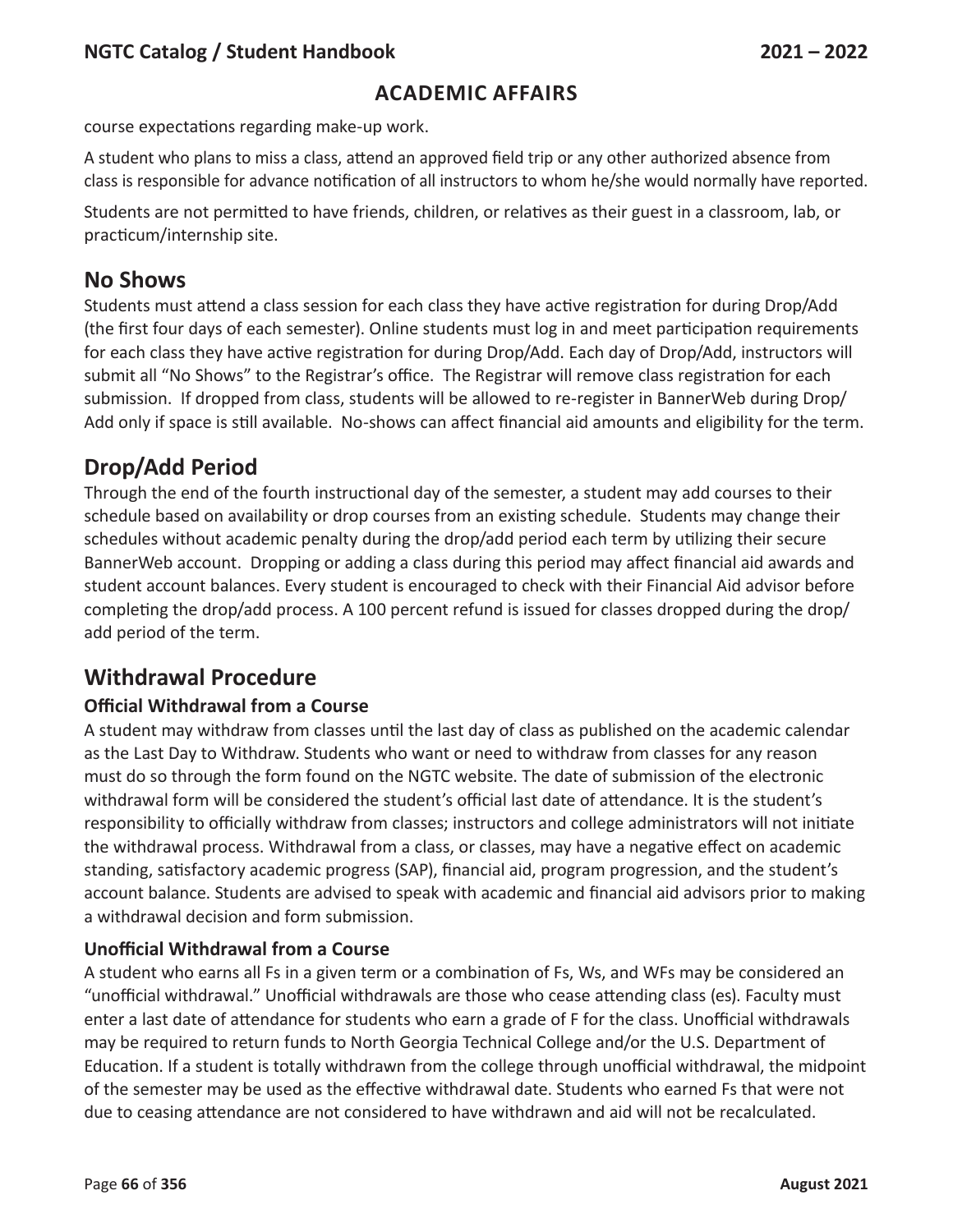#### **Dual Enrollment**

Dual Enrollment students will be expected to contact their high school counselor and their North Georgia Technical College High School Coordinator prior to submitting a course withdrawal form. Dual Enrollment students will not be withdrawn without confirmation from the high school counselor.

#### **Withdrawals and Course Grades**

Students who drop a course after the add/drop period but on or before the withdrawal deadline will receive a grade of W. Students who withdraw from a course after the withdrawal deadline will be assigned a grade of WF. Ws and WFs could affect financial aid eligibility. See "Financial Aid" section for details. WFs are calculated the same as Fs for students' GPA. Students who neglect to withdraw from a course will receive their calculated grade, incorporating zeros for all missing assignments.

#### **Withdrawal from the College**

When a student withdraws from all courses, the student is considered to be withdrawn from the College. Students who are contemplating withdrawal should confer with their academic and financial aid advisors. Student- initiated course withdrawal policies are also applicable to school withdrawals. Any student receiving federal student aid who completely withdraws from all classes during a given period of enrollment and completes less than 60 percent of the term (based on determination of last class attendance) may be required to return funds to North Georgia Technical College and/or the U.S. Department of Education.

#### **Hardship Withdrawal Appeal**

Students have the right to appeal for a Hardship Withdrawal with the Academic Affairs Office. Consideration of a Hardship Withdrawal is limited to certain criteria which may include, but is not limited to: hospitalization of the student, the death of an immediate family member during the semester of the withdrawal, the student being assigned to active military duty or jury duty for more than three consecutive days during the term. The student must have withdrawn from, or failed, all courses in the affected term for the appeal to be considered. The appeal must be submitted in writing to the Academic Affairs Office no later than Day 4 into the following term. All decisions on appeals of hardship withdrawals rendered by the Academic Affairs Office shall be final.

### **Grading Scale and Symbols**

The following grades are used to specify levels of performance in credit course work:

- A 4.0 90-100 Exceptional
- B 3.0 80-89 Above Average
- C 2.0 70-79 Average
- D 1.0 60-69 Below Average
- F 0.0 0-59 Failure

The following grades are used to specify levels of performance in learning support course work. These grades are not included in the calculation of any academic Grade Point Average (GPA).

- A\* 4.0 90-100 Exceptional B\* 3.0 80-89 Above Average
- C\* 2.0 70-79 Average
- D\* 1.0 60-69 Below Average
- F\* 0.0 0-59 Failure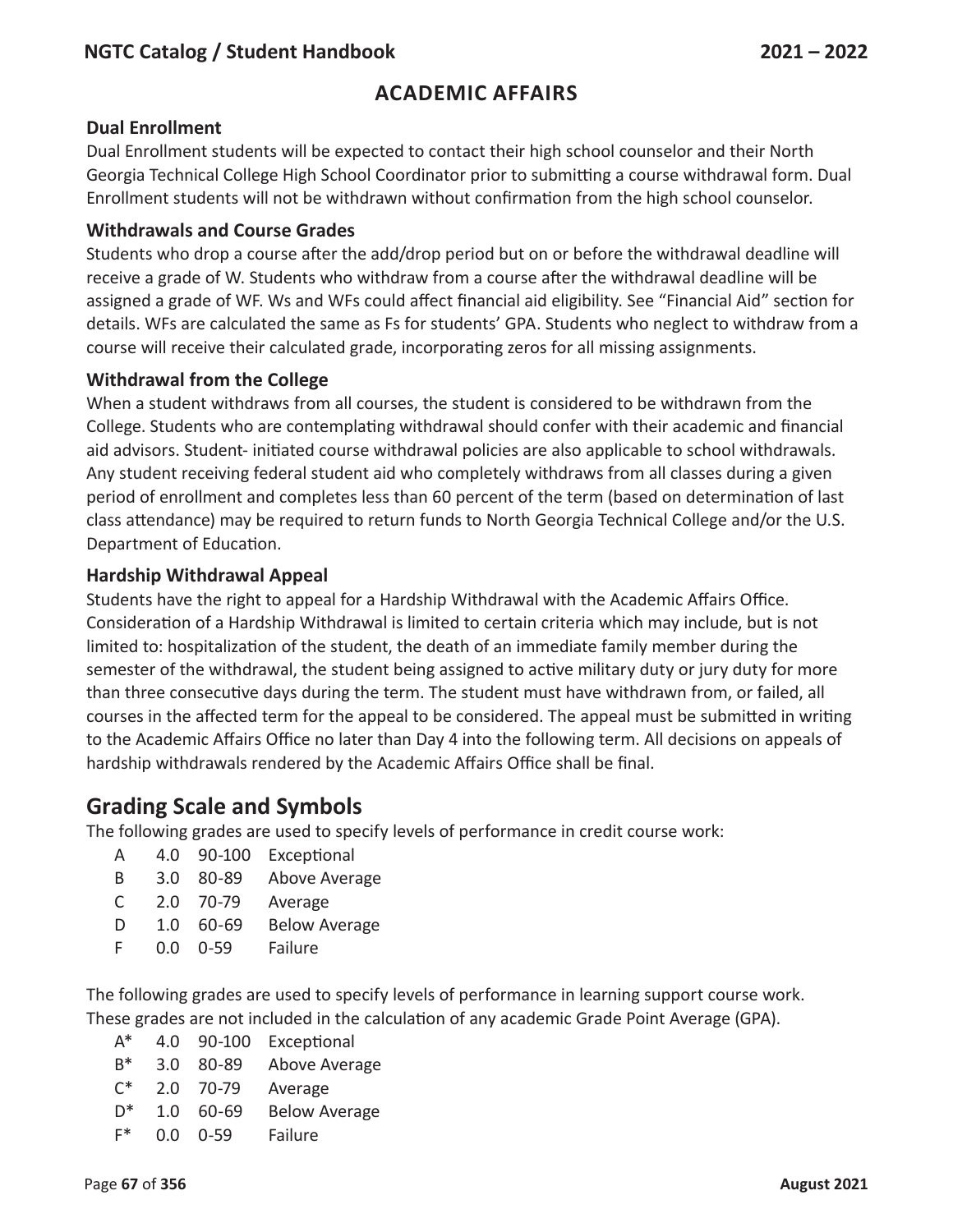**AC – Articulated Credit.** Course credit awarded for courses completed in the High School Initiatives program.

**AU – Audit.** By registering as an auditor, a student is permitted to audit a course and attend classes without meeting all admission requirements for the course and without receiving credit. Students are not permitted to change from audit to credit or from credit to audit after drop/add period at the beginning of each term. An auditor may enroll as a special admissions student for the purpose of auditing a course. This symbol may also be used to indicate that students took courses through the state warranty program.

**EXE – Exemption by Examination Credit**. Credit awarded to a student for a course based on successful performance by examination to demonstrate prior achievement of course competencies.

**EXP – Exemption by Prior Learning Assessment**. Non-transferrable, exclusive from GPA credit awarded upon Dean's approval.

**IP – In Progress**. Used to indicate that the student is doing satisfactory work but has not completed all requirements/assignments for the course by the end of the term. Satisfactory work is defined as having completed 90% of the assignments with a course average of 70 or better. Exceptions to this rule must be approved by the Vice President for Academic Affairs. A student who receives an IP designation must complete the remainder of the requirements/assignments within 10 instructional days after the beginning of the next full term or the grade will convert to a final grade of F. If the student wishes to participate in commencement, the IP must be completed during the drop/add period of the next full term. Exceptions to extension of time will be made only in the case of extreme extenuating circumstances and upon the agreement of the faculty member and Vice President for Academic Affairs. All IP's must be approved by the Department Chair or the Dean for Academic Affairs.

TR, TRA, TRB, TRC – Transfer Credit. The third letter indicates the grade earned in the course; however, this grade will not be counted in the cumulative Grade Point Average (GPA). Course credit may be awarded for courses completed with a "C" or better (unless otherwise noted in this Course Catalog/ Student Handbook) from an accredited college, university, or other postsecondary institution if certain conditions are met as outlined in North Georgia Technical College's Transfer Admission Procedure. Transfer credit is not allowed for learning support courses. Requests for course credit from an institution that is not regionally-accredited may be made by completing the Request for Transfer Credit from a Non-Regionally Accredited Institution Form on the North Georgia Technical College website or in the Registrar's Office. The Office of the Registrar and the Academic Affairs division determine on a case-by-case basis the transferability of courses based on the course curriculum standards and the qualifications of the faculty members who taught those courses.

**W – Withdrawal**. Indicates withdrawal from a course before deadline for withdrawal without academic penalty.

**WF – Withdrawal Failing**. Indicates withdrawal from a course after deadline for withdrawal without academic penalty.

### **Semester Grade Point Average**

Determination of scholastic standing is generally based upon a semester grade point average (GPA) that appears in the student's academic history record. The semester GPA is that average calculated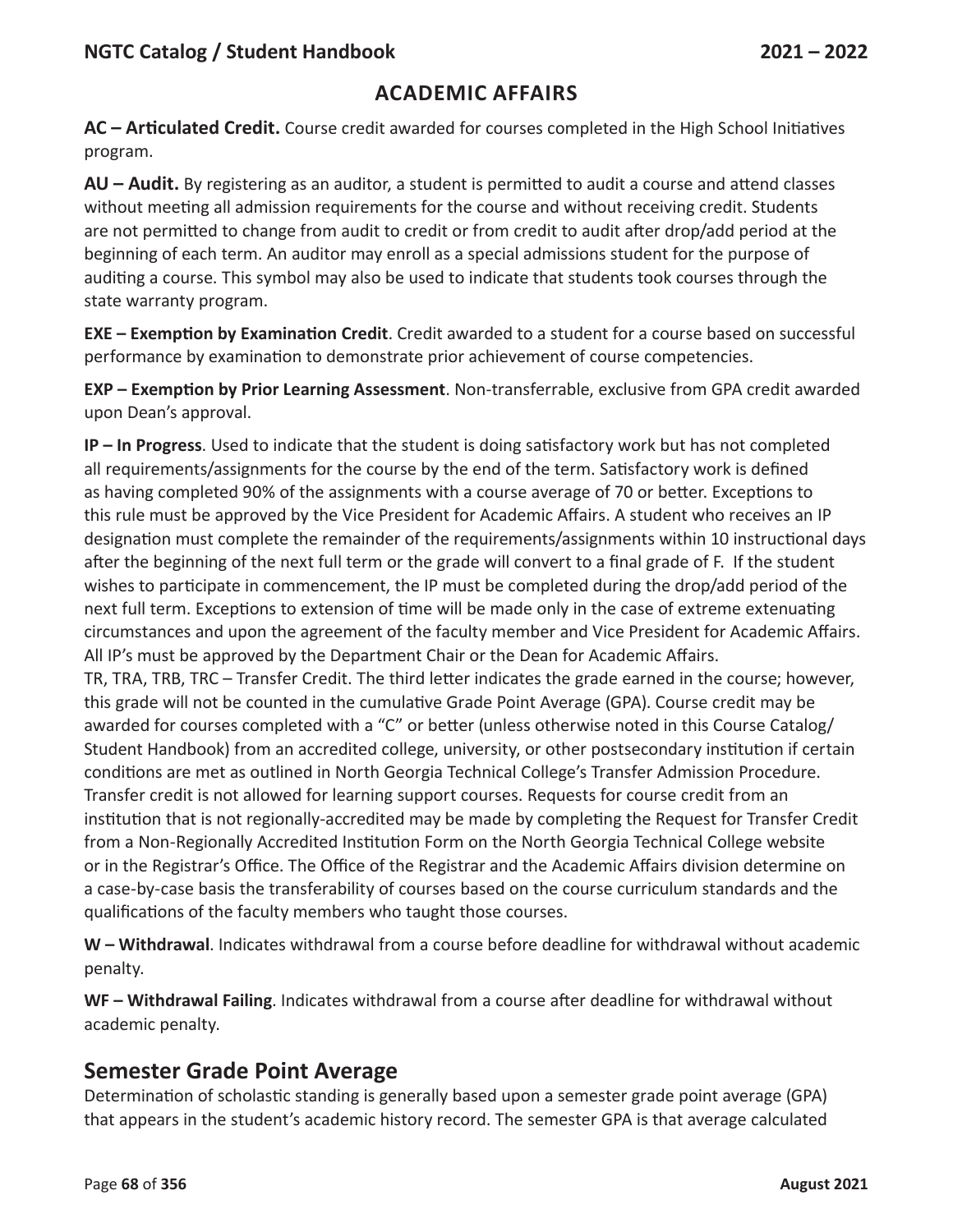#### **Academic Affairs**

based on all credit courses taken each term. This average is computed by (1) multiplying the credits for each course by the quality points associated with the grade earned, (2) totaling the points earned for all courses, and (3) dividing the total points by the total number of credits attempted. Grades that have an asterisk are learning support courses and are not included in the calculation of any academic Grade Point Average (GPA). The semester GPA is calculated using the following quality points:

| <b>GRADE</b> | <b>POINTS</b> |
|--------------|---------------|
| A            | 4.0           |
| В            | 3.0           |
| C            | 2.0           |
| D            | 1.0           |
| F            | 0.0           |
| WF           | 0.0           |

#### **Graduation Grade Point Average**

The graduation grade point average is the average grade of courses required for graduation. When a course is taken more than once, the highest unexpired grade will be used in calculating the GPA for graduation. A 2.0 graduation GPA is required for graduation. Grades that have an asterisk are learning support courses and are not included in the calculation of any academic Grade Point Average (GPA).

#### **Cumulative Grade Point Average**

The cumulative grade point average is not affected by program of study, changes in program of study, or student classification. The cumulative GPA is that GPA calculated on all attempts of all credit courses taken at North Georgia Technical College. Grades that have an asterisk are learning support courses and are not included in the calculation of any academic Grade Point Average (GPA).

### **Grade Reports**

A report of grades is available to the student at the end of each term by accessing his/her student record through BannerWeb. A student may appeal a final grade or other academic decision by requesting an appeal in writing with the appropriate personnel as outlined in the procedure below.

#### **Academic Grievance Procedure**

A student wishing to make an academic appeal on a final course grade should first appeal the matter in writing to the instructor of the course to resolve the issue. Forms for appealing are available through the Academic Affairs Office. The written appeal must state the class in which the grade was received, the instructor of the class, the reason for the appeal, and the action requested based on the appeal.

A student wishing to appeal a final course grade must adhere to the following steps:

- 1. The student's written appeal for a final course grade must be filed with supporting documentation to the instructor no later than the end of drop/add period of the following term. The instructor will respond in writing within five (5) business days after receiving the appeal.
- 2. If the instructor's response does not satisfy the student, he/she may appeal to the Office of the Vice President for Academic Affairs within five (5) business days using the same form. It is the sole responsibility of the student to provide appropriate documentation and proof of attempt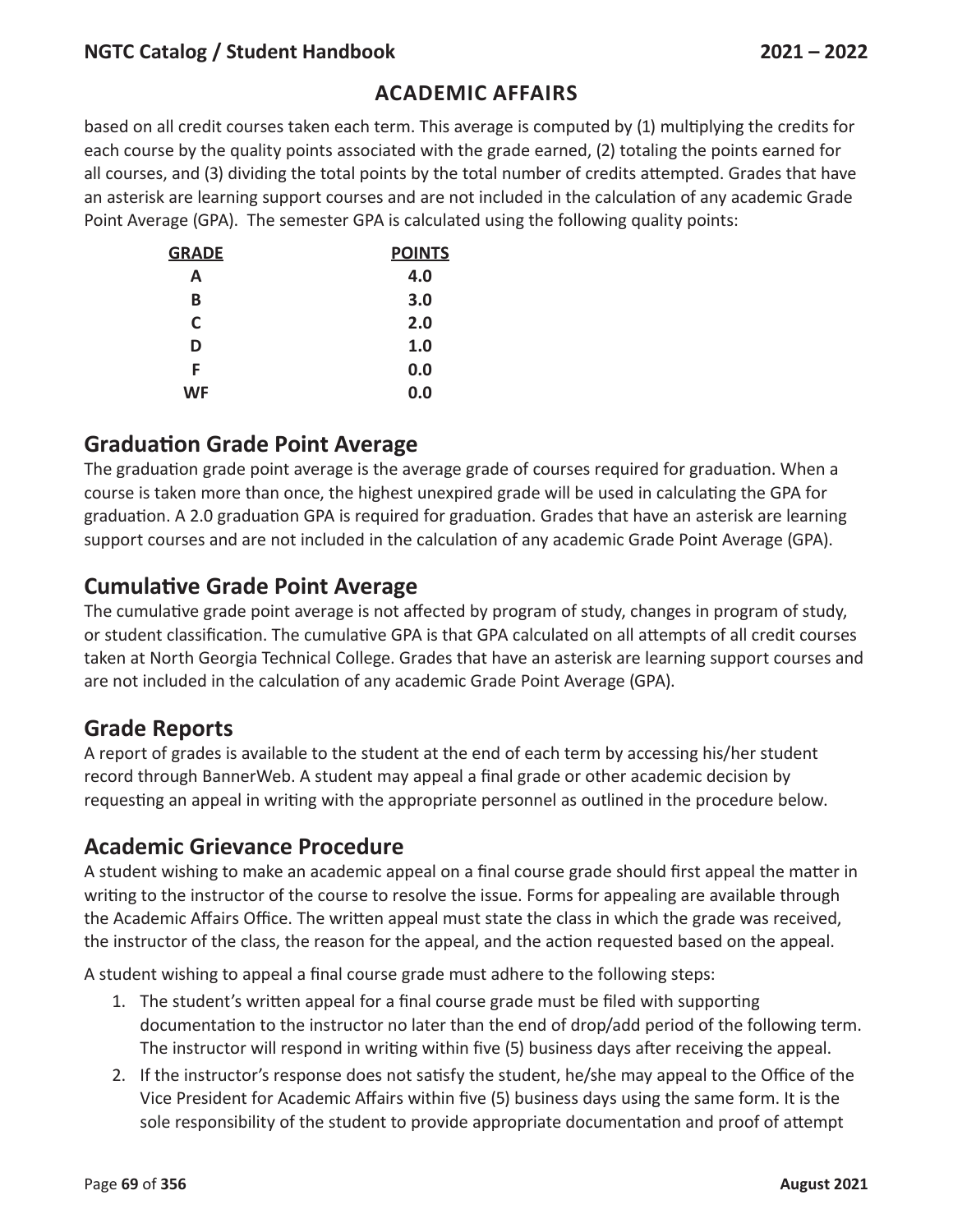#### **Academic Affairs**

to resolve the issue with the instructor. The Vice President for Academic Affairs will make the decision on the appeal. The Vice President or his/her designee will respond in writing within five (5) business days.

3. The decision of the Vice President for Academic Affairs shall be final.

*The college assures that a student will not face retaliation for filing a formal grievance.*

#### **Full-Time Status**

Students must register for 12 or more credit hours to be considered full-time.

#### **Maximum Hours Allowed per Semester**

The maximum number of hours a student will be allowed to register for each semester is 19. Any student who wishes to exceed 19 hours must obtain written approval from the appropriate Dean for Academic Affairs.

#### **Work Ethics**

North Georgia Technical College instructs and evaluates students on work ethics in all programs of study. The following ten work ethics traits are defined as essential for student success: appearance, attendance, attitude, character, communication, cooperation, organizational skills, productivity, respect, and teamwork. The definitions for these traits have been integrated into the program standards of each program curriculum thereby allowing each program to make work ethics a relevant and meaningful part of the program curriculum. The traits are assessed before the student graduates from the program.

### **Satisfactory Progress**

Students are responsible for maintaining an acceptable level of progress regarding both quality and quantity of work. The minimum level of performance is to maintain a GPA of 2.0 and complete the program of study within 150% of the expected time for completion. Financial aid is not available for students whose cumulative GPA falls below 2.0. (See the Financial Aid section for more detailed information.)

### **Academic Standing**

A student not on Academic Probation or Academic Suspension is classified as Satisfactory Academic Standing.

#### **Academic Warning**

A student will be placed on Academic Warning for a period of one semester if he/she fails to earn a semester GPA of 2.0.

### **Academic Probation**

While on Academic Warning, a student who does not earn a semester GPA of 2.0 will be placed on Academic Probation. A student will be on Academic Warning for the semester following Academic Probation.

#### **Academic Suspension**

While on Academic Probation, a student who does not earn a semester GPA of 2.0 will be placed on Academic Suspension the following semester and dismissed for one semester. In order to be considered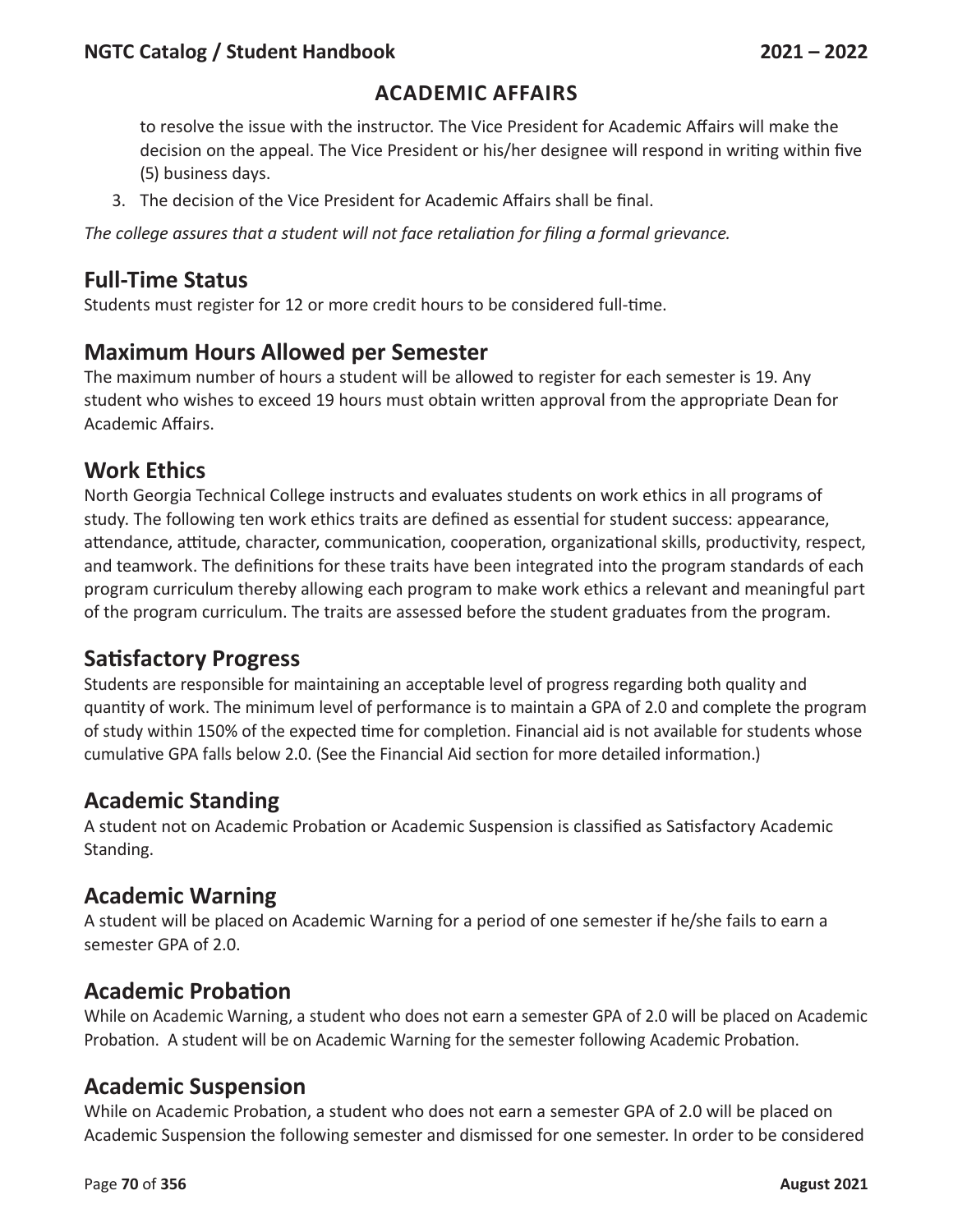#### **Academic Affairs**

for re-admittance, a request must be submitted in writing to the Vice President for Student Affairs. A student will be on Academic Probation for the semester following Academic Suspension.

#### **Reinstatement to a Course**

If a student wishes to be reinstated to a course, the student is required to contact the instructor for the course. The instructor is to complete the reinstatement form and submit it to the appropriate Dean for Academic Affairs.

### **Repeated Courses**

Any course in which a student enrolls more than once is considered a repeated course. To improve his/ her background in a subject matter area, a student may repeat a course in which he/she has previously been enrolled. Both the original course grade and all repeated grades are entered in the student's academic history. In addition, the grade points earned from each repeated grade are included in the cumulative GPA. In providing credit toward graduation, the credit hours assigned to the course will be counted only once; and the highest unexpired grade will be used in calculating the GPA for graduation.

Students who do not successfully complete an online General Education course (Art Appreciation, Economics, English, Mathematics, Music Appreciation, Psychology and Sociology) on the first attempt will be required to meet with their advisor. Future attempts must be taken in a traditional classroom environment.

#### **Academic Achievement Recognition**

Students who maintain a high grade point average are recognized by being named to either the President's List or the Honor Roll. The President's List recognizes full-time students with a 4.0 GPA in all courses. The Honor Roll recognizes any full-time student with a 3.5 GPA. For Honor Roll and Presidents' List purposes, a full-time student is defined as one taking at least 12 credit hours with no learning support courses. Diploma and degree students who maintain a 3.5 or better GPA for the entire program will be considered Honor Graduates and will receive special recognition at the graduation ceremony.

### **Requirements for Graduation/Commencement**

Students who have satisfactorily completed all requirements for their program of study with a minimum GPA of 2.0\* and who have met the regular admissions criteria for their program of study are eligible for graduation. Degrees, diplomas, and certificates are awarded and mailed at the end of each semester to students who have applied for graduation, met their financial obligations, and completed the program requirements listed above.

To receive earned credentials or be eligible for commencement, students must submit a graduation application. The application is available online at the North Georgia Technical College website. Applications should be submitted during the first two weeks of the term in which the student plans to graduate. The Registrar reviews and performs the final audit of graduation applications. Late applications will be accepted but due to time constraints, late applicants who wish to participate in commencement may be required to wait until the succeeding commencement ceremony.

Commencement ceremonies for degree and diploma program students are held twice a year. Certificate program students do not participate in commencement.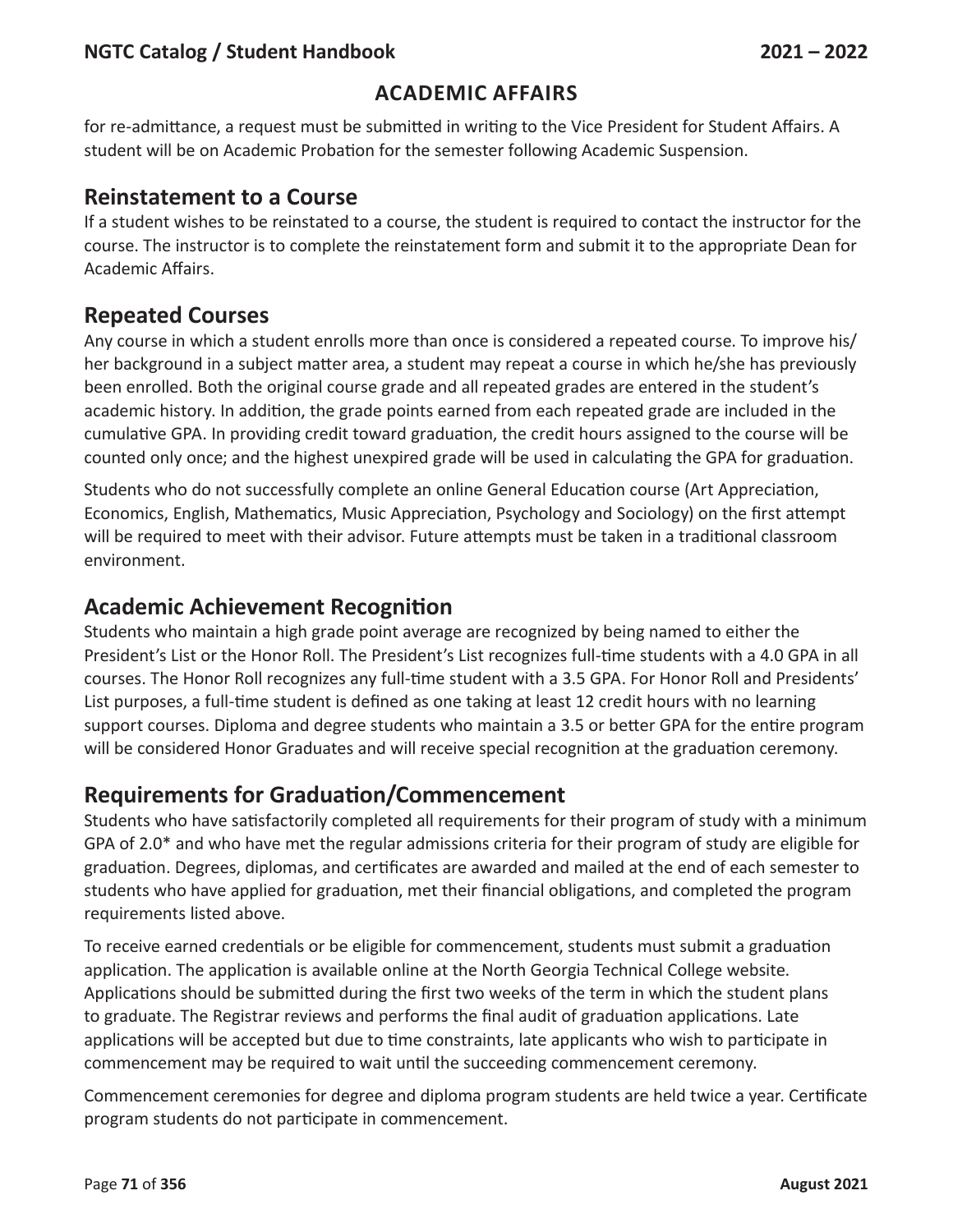#### **Academic Affairs**

A nonrefundable graduation processing fee is charged to degree and diploma program students upon application. This fee includes the diploma as well as the cost of the cap and gown for the commencement ceremony.

NGTC retains the right to award any earned credentials upon program completion.

\*A minimum grade of "C" is required in courses that are prerequisites for higher-level courses. Some programs may require a minimum grade of "C" in all courses for graduation. These requirements are in keeping with licensure and/or industry requirements. Degree-level general core courses require a minimum grade of "C" to have the potential to transfer.

#### **Licensure Examination**

Students enrolled in certain academic programs may be required to earn a grade of "C" or above in all courses within the program of study before eligibility for state or national examinations can be certified. For students who do not earn the required grades, faculty in these programs will complete referral forms indicating that certification of eligibility for state or national examination is being withheld because requirements are not being met. The referral form will be placed in the student's permanent record file and will remain there until requirements are met. General information about licensure exams may be obtained from the appropriate faculty and North Georgia Technical College's website.

### **General Education Program**

General education is an area of study that is consistent with the philosophy and workforce development purpose of the college. It forms an integral part of the associate degree technical or occupational education, thereby preparing students to succeed in the workforce as well as encouraging development of the whole individual by promoting intellectual, personal, and social awareness. The general education curriculum forms the basis of technical preparation for North Georgia Technical College's students.

The general education courses provide academic foundations in social/behavioral sciences, natural sciences/mathematics, language arts/communication, and humanities/fine arts appropriate for programs at the associate degree level. The development of general education courses is based on the premise that successful employees require basic communications, mathematics, science, socioeconomic, and interpersonal skills and knowledge that support occupational/technical activities.

Through its general education curriculum, North Georgia Technical College equips students for success in two ways: it provides students with a basic academic foundation that prepares them for careers in their chosen fields, and it fosters intellectual habits that encourage students to become thinking, inquiring, self-fulfilled citizens.

North Georgia Technical College has identified the following broad-based general education core competencies that reflect the college's foundation for general education:

- Demonstrate proficiency with written communication skills.
- Apply the use of mathematics to solve common problems.
- Demonstrate basic understanding of people, cultures, and global issues.
- Demonstrate basic understanding of the ideas and values of the arts or various literary works.

These core competencies are addressed in the curriculum of each associate degree program, and all associate degree students are provided exposure to them.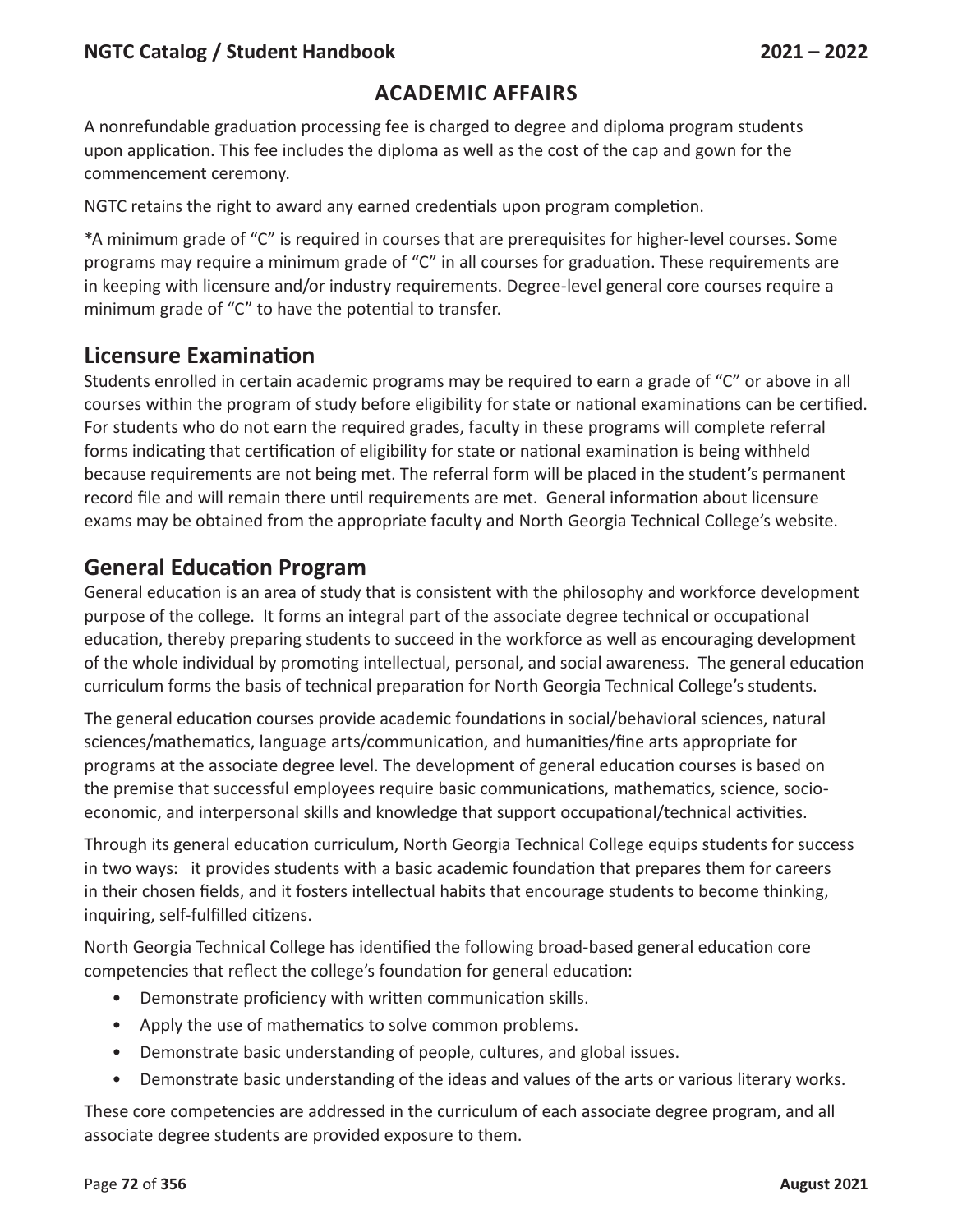#### **Internships**

The following statements reflect the minimum requirements, stipulations, and procedures for establishing student internships:

- Credit toward a diploma/degree for completion of internships will be provided.
- The student must be in good standing with no academic or unresolved disciplinary action pending and must complete proper paperwork. The student may stay in the residence hall with permission of the Vice President for Student Affairs.
- The student must meet the college's requirements of satisfactory progress and must have completed all academic requirements necessary to participate in the internship or receive special approval from the Office of the Vice President for Academic Affairs.
- The faculty must give his/her approval before a student is eligible to participate in the internship training. The faculty will ensure that the student completes all the necessary forms on file in his/ her department.
- The student will pay registration fees such as tuition and student activity for the semester he/ she is participating in the internship.
- The student must be employed/trained in the occupational field in which he/she is enrolled.
- Students must register for the internship and complete hours according to the stated standards.

# **Occupational-Based Instruction (OBI) for Specific Programs**

OBI is defined as a clinical affiliation, fieldwork, laboratory experience, practicum, clinical internship or business or industry internship. Specific programs include a significant portion of the program that is occupationally-based instruction. To ensure the safety and well-being of others, the college must be certain that each student participating in an OBI experience possesses minimum skill, knowledge, personal maturity, and judgment by the program's technical standards.

Prior to a student participating in an OBI experience or during the OBI experience, situations may occur that would not be considered academic or disciplinary in nature but which may actually or potentially jeopardize the safety and well-being of others. These situations may arise from unethical behavior, immaturity, emotional instability, or other conditions. If it is determined that such behavior cannot be identified as either academic or disciplinary in nature, the program director may submit a recommendation in writing, along with the justification, to the Dean for Academic Affairs that the student not initiate or continue in the OBI experience. The Dean will consult with the Vice President for Academic Affairs, and the recommendation will either be approved or an alternative approach will be suggested. The student will be notified in writing of the decision.

For specific programs, students participating in an OBI experience will be required to undergo a criminal background check and may also be required to submit to a random drug screen. An updated criminal background check and drug screen will be required for each change of program. Should any agency refuse to place a student based on the outcome of a criminal background check and/or drug screen, the college shall have no responsibility for arranging an alternate OBI experience.

A student's placement in an OBI experience is the sole responsibility of North Georgia Technical College.

**Students are prohibited from contacting a site concerning placement, continuance, or reinstatement at an OBI site. Failure to comply with this requirement will result in the student forfeiting placement in an OBI experience.**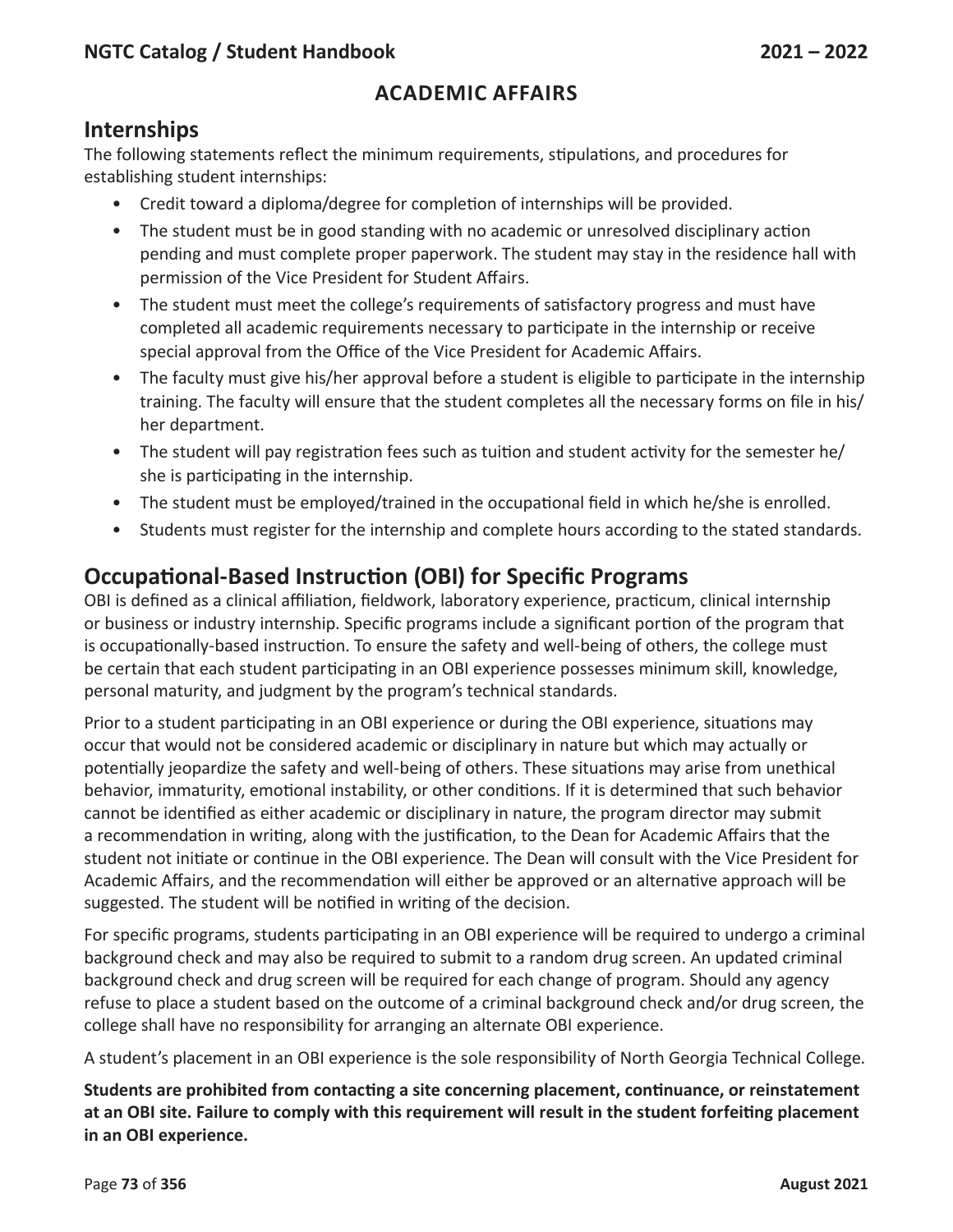# **Criminal Background Check Procedure**

For specific programs, a criminal background check will be required prior to a student's participation in occupational-based instruction (OBI) or clinical internship. Failure to undergo a criminal background check prior to an assigned OBI experience will result in the inability of the student to progress in the program. Should an agency refuse to place a student based on the outcome of the background check, the college/ program shall have no responsibility for arranging an alternate clinical, fieldwork or practicum placement.

Students will be given the information to acquire the criminal background check through the designated background check provider. Students have the ability to see their background check and are encouraged to review their background check. The student may appeal the criminal background check to the provider and be given the opportunity to present information to dispute the background check. Students should be aware that the OBI agency makes the final determination as to whether a student is accepted or denied placement based on the contents of the background check. To participate in the OBI, the student must provide authorization for all results to be available to the program and/or the agencies associated with the program and the OBI. Cost for the criminal background check is the responsibility of the student.

The following programs require a criminal background check prior to placement in occupational-based instructional experience:

- Associate of Science Nursing example and the Health Care Assistant
- Advanced Emergency Medical Technician Medical Assisting
- Clinical Laboratory Technology Nurse Aide
- Criminal Justice Technology Paramedicine
- Early Childhood Care and Education Pharmacy Technology
- Emergency Medical Technician **•** Phlebotomy Technician
- 
- 
- 
- 
- 
- 
- 
- EMS Professions Practical Nursing

# **Drug Screen Procedure**

#### **Health Science**

To participate in a health science OBI experience, the student is required to have a negative drug screen within three to six months of placement in a clinical facility. If a student does not remain continuously enrolled in his/her program of study or changes the program of study, a more recent drug screen test will be required before participation in the clinical component of the program is approved.

If a student has a positive drug screen and wishes to provide evidence that the positive result stems from a prescription drug, the student will make that evidence available to the drug screening provider. The student cannot return to the OBI while the drug screen results and documentation are under review. Failure to provide the prescription and supporting documentation to the drug screening provider within four business days will be considered a violation of the Technical College System of Georgia drug free campus policy, and the student will be removed from all occupational classes and their program of study by the instructor. A student withdrawn from an OBI will be referred to the Vice President for Student Affairs for violation of the Student Code of Conduct.